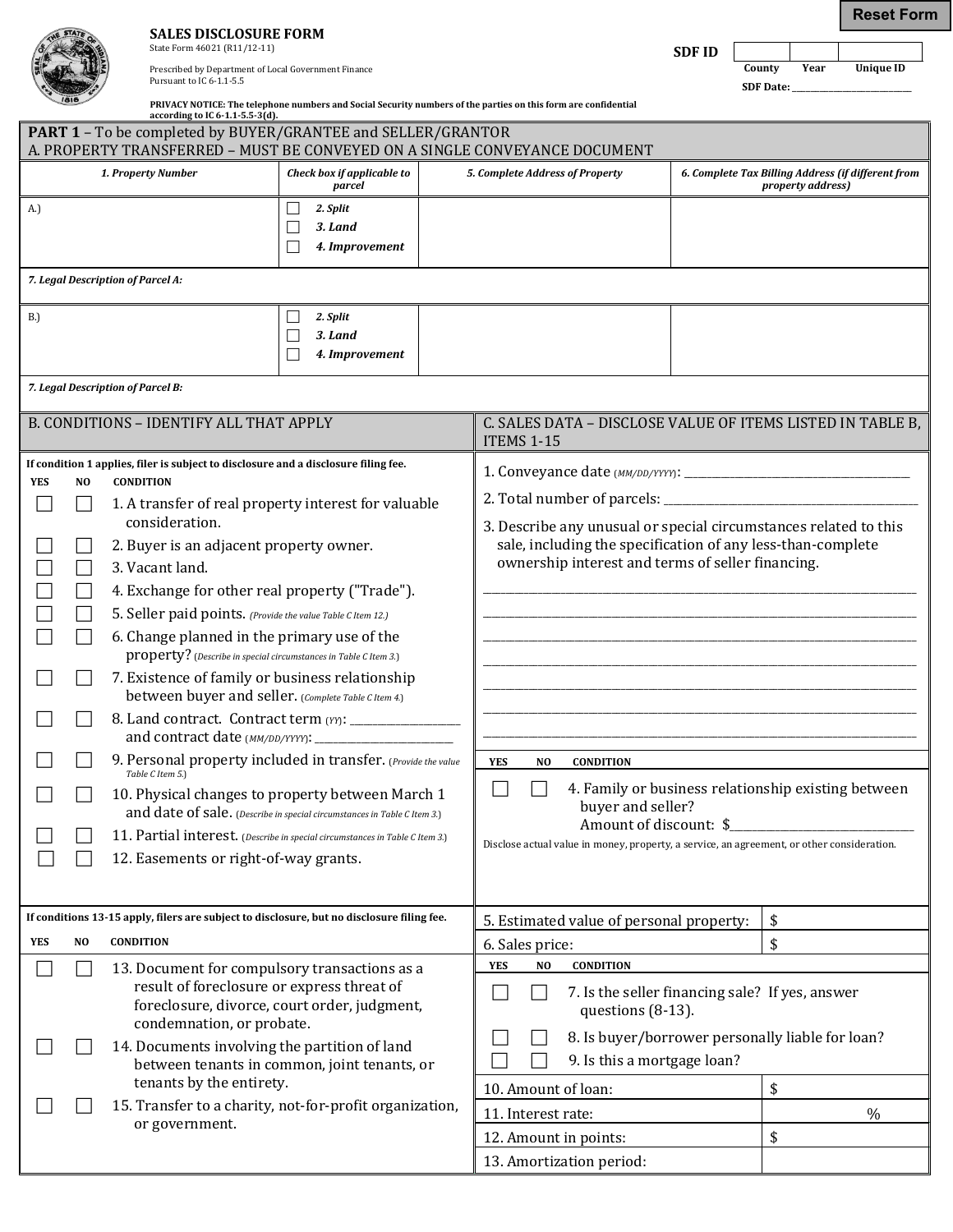| <b>INDIANA SALES DISCLOSURE FORM</b><br><b>SDF ID:</b>                                                                                                                                                                                                                      | Page 2                                                                                                                         |
|-----------------------------------------------------------------------------------------------------------------------------------------------------------------------------------------------------------------------------------------------------------------------------|--------------------------------------------------------------------------------------------------------------------------------|
| <b>D. PREPARER</b>                                                                                                                                                                                                                                                          |                                                                                                                                |
|                                                                                                                                                                                                                                                                             |                                                                                                                                |
| Preparer of the Sales Disclosure Form                                                                                                                                                                                                                                       | <b>Title</b>                                                                                                                   |
| Address (Number and Street)                                                                                                                                                                                                                                                 | Company                                                                                                                        |
| City, State, and ZIP Code                                                                                                                                                                                                                                                   | Telephone Number<br>E-mail                                                                                                     |
| E. SELLER(S)/GRANTOR(S)                                                                                                                                                                                                                                                     |                                                                                                                                |
|                                                                                                                                                                                                                                                                             |                                                                                                                                |
| Seller 1 - Name as appears on conveyance document                                                                                                                                                                                                                           | Seller 2 - Name as appears on conveyance document                                                                              |
| Address (Number and Street)                                                                                                                                                                                                                                                 | Address (Number and Street)                                                                                                    |
| City, State, and ZIP Code                                                                                                                                                                                                                                                   | City, State, and ZIP Code                                                                                                      |
| E-mail<br>Telephone Number                                                                                                                                                                                                                                                  | Telephone Number<br>E-mail                                                                                                     |
| and complete as required by law, and is prepared in accordance with IC 6-1.1-5.5, "Real Property Sales Disclosure Act".<br>Signature of Seller                                                                                                                              | Signature of Seller                                                                                                            |
| Printed Name of Seller<br>Sign Date (MM/DD/YYYY)                                                                                                                                                                                                                            | Printed Name of Seller<br>Sign Date (MM/DD/YYYY)                                                                               |
| F. BUYER(S)/GRANTEE(S) – APPLICATION FOR PROPERTY TAX DEDUCTIONS– IDENTIFY ALL ITEMS THAT APPLY                                                                                                                                                                             |                                                                                                                                |
| Buyer 1 - Name as appears on conveyance document                                                                                                                                                                                                                            | Buyer 2 - Name as appears on conveyance document                                                                               |
| Address (Number and Street)                                                                                                                                                                                                                                                 | Address (Number and Street)                                                                                                    |
| City, State, and ZIP Code                                                                                                                                                                                                                                                   | City, State, and ZIP Code                                                                                                      |
| Telephone Number<br>E-mail                                                                                                                                                                                                                                                  | Telephone Number<br>E-mail                                                                                                     |
| THE SALES DISCLOSURE FORM MAY BE USED TO APPLY FOR CERTAIN DEDUCTIONS FOR THIS PROPERTY. IDENTIFY ALL OF THOSE THAT APPLY.                                                                                                                                                  |                                                                                                                                |
| NO<br><b>CONDITION</b><br>YES                                                                                                                                                                                                                                               | <b>YES</b><br><b>CONDITION</b><br>NO                                                                                           |
| 1. Will this property be the buyer's primary                                                                                                                                                                                                                                | 3. Homestead                                                                                                                   |
| residence? Provide complete address of primary                                                                                                                                                                                                                              | 4. Solar Energy Heating/Cooling System                                                                                         |
| residence, including county:                                                                                                                                                                                                                                                | 5. Wind Power Device                                                                                                           |
|                                                                                                                                                                                                                                                                             |                                                                                                                                |
| Address (Number and Street)                                                                                                                                                                                                                                                 | 6. Hydroelectric Power Device                                                                                                  |
| City, State ZIP Code<br>County                                                                                                                                                                                                                                              | 7. Geothermal Energy Heating/Cooling Device                                                                                    |
| 2. Does the buyer have a homestead in Indiana to be                                                                                                                                                                                                                         | 8. Is this property a residential rental property?                                                                             |
| vacated for this residence? If yes, provide                                                                                                                                                                                                                                 | 9. Would you like to receive tax statements for this                                                                           |
| complete address of residence being vacated,                                                                                                                                                                                                                                | property via e-mail? (Provide contact information                                                                              |
| including county:                                                                                                                                                                                                                                                           | below. Please see instructions for more information.                                                                           |
|                                                                                                                                                                                                                                                                             | Not available in all counties.)                                                                                                |
| Address (Number and Street)                                                                                                                                                                                                                                                 |                                                                                                                                |
| City, State ZIP Code<br>County                                                                                                                                                                                                                                              |                                                                                                                                |
|                                                                                                                                                                                                                                                                             | E-mail<br>Primary property owner contact name                                                                                  |
| Under penalties of perjury, I hereby certify that this Sales Disclosure, to the best of my knowledge and belief, is true, correct<br>Spouse information, Social Security and Driver's License/Other numbers are not necessary if no Homestead Deduction is<br>being filed.) | and complete as required by law, and is prepared in accordance with IC 6-1.1-5.5, "Real Property Sales Disclosure Act". (Note: |
| Signature of Buyer1                                                                                                                                                                                                                                                         | Signature of Buyer2/Spouse                                                                                                     |
| Printed Legal Name of Buyer 1<br>Sign Date (MM/DD/YYYY)                                                                                                                                                                                                                     | Printed Legal Name of Buyer 2/Spouse<br>Sign Date (MM/DD/YYYY)                                                                 |

|                         | Last 5 digits of Buyer 1 Driver's State Last 5 Digits of Social Security Number | Last 5 digits of Buyer 2/Spouse Driver's State Last 5 Digits of Social Security |  |
|-------------------------|---------------------------------------------------------------------------------|---------------------------------------------------------------------------------|--|
| License/ID/Other Number |                                                                                 | Number License/ID/Other Number                                                  |  |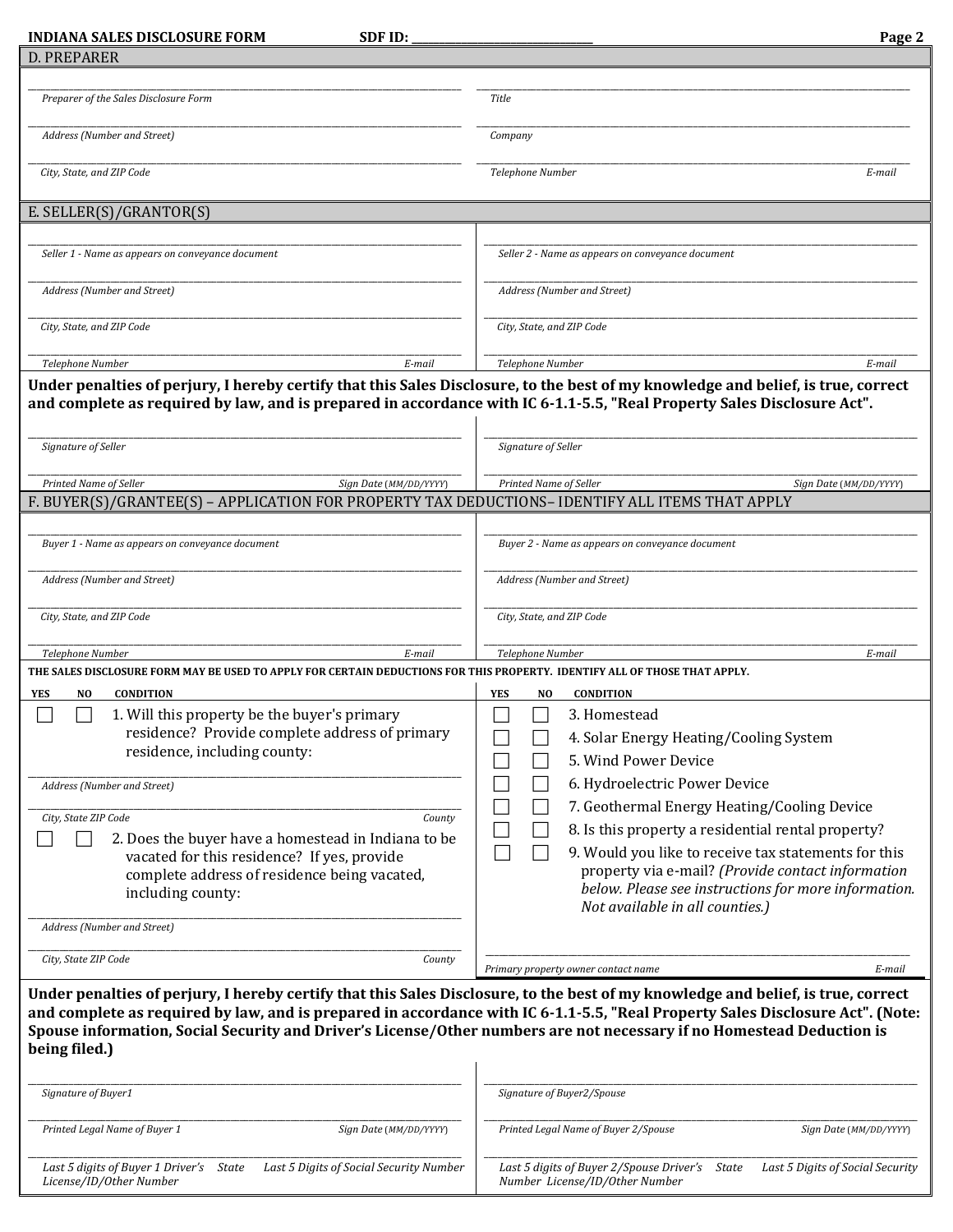**INDIANA SALES DISCLOSURE FORM SDF ID: \_\_\_\_\_\_\_\_\_\_\_\_\_\_\_\_\_\_\_\_\_\_\_\_\_\_\_\_\_\_\_\_\_ Page 3**

|                                                                                                                                    | PART 2 - COUNTY ASSESSOR |                   |                                                                                    |             |                                  |  |                         |                |                                      |                                  |
|------------------------------------------------------------------------------------------------------------------------------------|--------------------------|-------------------|------------------------------------------------------------------------------------|-------------|----------------------------------|--|-------------------------|----------------|--------------------------------------|----------------------------------|
| The county assessor must verify and complete items 1 through 14 and stamp the sales disclosure form before sending to the auditor: |                          |                   |                                                                                    |             |                                  |  |                         |                |                                      |                                  |
| 1. Property                                                                                                                        | 2. AV Land               | 3. AV Improvement | 4. Value of Personal<br><b>Property</b>                                            | 5. AV Total | 6. Property<br><b>Class Code</b> |  | 7. Neighborhood<br>Code |                | 8. Tax District                      | 9. Acreage                       |
| A.)                                                                                                                                |                          |                   |                                                                                    |             |                                  |  |                         |                |                                      |                                  |
| <b>B.</b> )                                                                                                                        |                          |                   |                                                                                    |             |                                  |  |                         |                |                                      |                                  |
|                                                                                                                                    | <b>Assessor Stamp</b>    |                   | 10. Identify physical changes to property between March 1 and                      |             |                                  |  | <b>YES</b>              | N <sub>O</sub> | <b>CONDITION</b>                     |                                  |
|                                                                                                                                    |                          |                   |                                                                                    |             |                                  |  | $\Box$                  |                | 11. Is form completed?               |                                  |
|                                                                                                                                    |                          |                   |                                                                                    |             |                                  |  |                         |                | 12. State sales fee required?        |                                  |
|                                                                                                                                    |                          |                   |                                                                                    |             |                                  |  |                         |                | 13. Date of sale (MM/DD/YYYY):       |                                  |
|                                                                                                                                    |                          |                   |                                                                                    |             |                                  |  |                         |                | 14. Date form received (MM/DD/YYYY): |                                  |
|                                                                                                                                    |                          |                   |                                                                                    |             |                                  |  |                         |                |                                      |                                  |
|                                                                                                                                    |                          |                   |                                                                                    |             |                                  |  |                         |                |                                      |                                  |
|                                                                                                                                    |                          |                   | Items 15 through 18 are to be completed by the assessor when validating this sale: |             |                                  |  |                         |                |                                      |                                  |
|                                                                                                                                    |                          |                   |                                                                                    |             |                                  |  | <b>YES</b>              | N <sub>O</sub> | <b>CONDITION</b>                     |                                  |
|                                                                                                                                    |                          |                   |                                                                                    |             |                                  |  | $\Box$                  | П              | 16. Sale valid for trending?         |                                  |
|                                                                                                                                    |                          |                   |                                                                                    |             |                                  |  | $\Box$                  |                |                                      | 17. Validation of sale complete? |
|                                                                                                                                    |                          |                   |                                                                                    |             |                                  |  |                         |                |                                      |                                  |
|                                                                                                                                    |                          |                   |                                                                                    |             |                                  |  |                         |                |                                      |                                  |
|                                                                                                                                    |                          |                   |                                                                                    |             |                                  |  |                         |                |                                      |                                  |
|                                                                                                                                    |                          |                   |                                                                                    |             |                                  |  |                         |                |                                      |                                  |
|                                                                                                                                    |                          |                   |                                                                                    |             |                                  |  |                         |                |                                      |                                  |
|                                                                                                                                    | PART 3 - COUNTY AUDITOR  |                   |                                                                                    |             |                                  |  |                         |                |                                      |                                  |
|                                                                                                                                    | <b>Auditor Stamp</b>     |                   | 1. Disclosure fee amount collected: \$                                             |             |                                  |  | <b>YES</b>              | N <sub>O</sub> | <b>CONDITION</b>                     |                                  |
|                                                                                                                                    |                          |                   |                                                                                    |             |                                  |  | $\Box$                  |                | 6. Is form completed?                |                                  |
|                                                                                                                                    |                          |                   |                                                                                    |             |                                  |  | П                       | $\mathbf{L}$   | 7. Is state fee collected?           |                                  |
|                                                                                                                                    |                          |                   |                                                                                    |             |                                  |  | $\Box$                  |                | 8. Attachments complete?             |                                  |
|                                                                                                                                    |                          |                   |                                                                                    |             |                                  |  |                         |                |                                      |                                  |
|                                                                                                                                    |                          |                   |                                                                                    |             |                                  |  |                         |                |                                      |                                  |
|                                                                                                                                    |                          |                   |                                                                                    |             |                                  |  |                         |                |                                      |                                  |

| PART 4 - RECEIPT FOR STATEMENT OF DEDUCTION OF ASSESSED VALUATION                                                                                                                                              |                                                                                        |
|----------------------------------------------------------------------------------------------------------------------------------------------------------------------------------------------------------------|----------------------------------------------------------------------------------------|
| SDF ID<br>SDF Date (MM/DD/YYYY)                                                                                                                                                                                | Buyer 1 - Name as appears on conveyance document                                       |
| Parcel Number                                                                                                                                                                                                  | Address of Property (Number and Street)                                                |
| Check all that apply:<br>Solar Energy<br><b>Wind Power</b><br>Homestead<br>  Geothermal<br><b>Rental Property</b><br>Hydroelectric                                                                             | City, State, and ZIP Code of Property<br><b>Auditor Signature</b><br>Date (MM/DD/YYYY) |
| Electronic Statement (e-mail)                                                                                                                                                                                  |                                                                                        |
| A person who knowingly and intentionally falsifies value of transferred real property, or omits or falsifies any information required to be provided in<br>the sales disclosure form commits a Class C felony. |                                                                                        |

\_ \_ \_ \_ \_ \_ \_ \_ \_ \_ \_ \_ \_ \_ \_ \_ \_\_ \_ \_ \_ \_ \_ \_ \_ \_ \_ \_ \_ \_\_ \_ \_ \_ \_ \_ \_ \_ \_ \_ \_ \_ \_ \_ \_ \_ \_ \_ \_ \_ \_\_ \_ \_ \_ \_ \_ \_ \_ \_ \_ \_ \_ \_ \_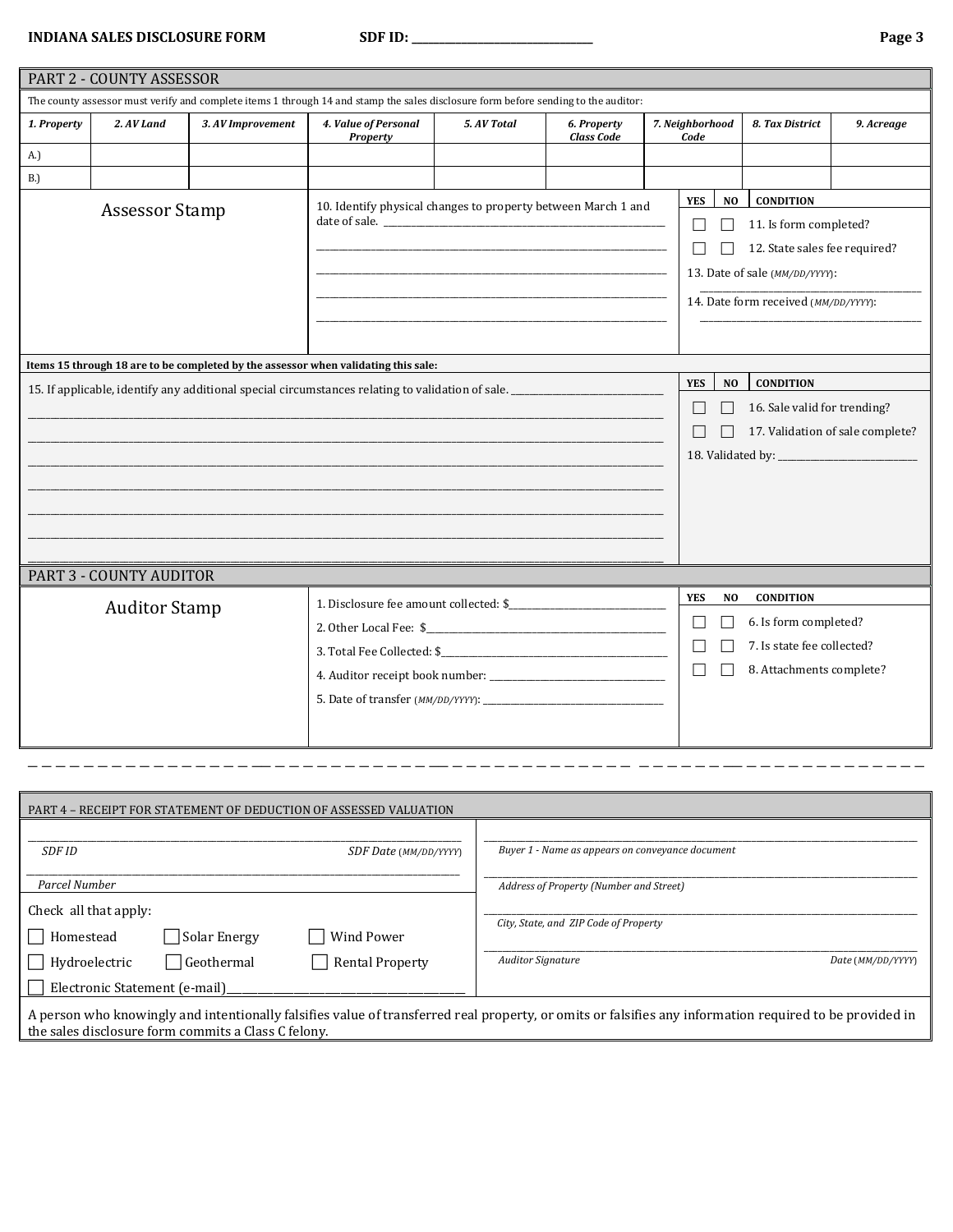### **INDIANA SALES DISCLOSURE FORM INSTRUCTIONS Page 1 INSTRUCTIONS**

Indiana law requires a sales disclosure form (SDF) to be reviewed for completeness by the county assessor before being forwarded to the county auditor and must be completed whenever a conveyance document (see definition below) is filed. The county auditor may not accept a conveyance if (1) the sales disclosure form is not included with the conveyance document; or (2) the sales disclosure form is incomplete and/or is not stamped by the county assessor. A separate SDF is required for each parcel conveyed, regardless of whether more than one (1) parcel is conveyed under a single conveyance document. However, only one (1) SDF is required if there is a single conveyance document that conveys two (2) or more contiguous parcels located entirely within a single taxing district. A person filing a sales disclosure form marked only with sales conditions subject to a disclosure filing fee shall pay a fee of ten dollars (\$10.00) to the county auditor.

## **Definitions**

Conveyance Document ‐ means any transfer of a real property interest for valuable consideration to include any document, deed, contract of sale, agreement, judgment, lease that includes the fee simple estate and is for a period in excess of ninety (90) years, quitclaim deed serving as a source of title, document presented for recording that purports to transfer a real property interest for valuable consideration. Filers are required to disclose, but are not subject to a fee when filing the following: documents for compulsory transactions as a result of foreclosure or express threat of foreclosure, divorce, court order, judgment, condemnation, or probate; documents involving the partition of land between tenants in common, joint tenants, or tenants by the entirety; transfer to a charity, not-for-profit organization, or government; or easements or right-of-way grants. Filers should note that the following items do NOT require a sales disclosure form be prepared: security interest documents such as mortgages or trust deeds; leases less than 90 years; agreements and other documents for mergers, consolidations, and incorporations involving solely non-listed stock; quitclaim deeds not serving as a source of title. Additionally a sales disclosure form is not required for a transfer for no consideration or a gift, or when rerecording to correct prior recorded document.

Personal property - means items that are not attached (built-in or affixed) to the real estate (land and buildings). This might include items such as washers, dryers, window treatments, stoves and refrigerators. Other items considered personal property are boats and other vehicles, inventories (livestock, goods in process or for trade, or agricultural commodities) and machinery used in farming or manufacturing.

# **A. PROPERTY TRANSFERRED**

A single sales disclosure form may include multiple properties as long as the parcels are contiguous and located entirely in a single taxing district. All parcels and property listed in this box must be conveyed on a single conveyance document. Parcels and property on separate conveyance documents must be submitted on separate sales disclosure forms. If the transaction consists of more than three parcels, an additional list of parcel numbers and lot sizes must be attached to this document.

- 1. Property Number: State and/or local required property number(s) (including all dashes and decimals on the sales form). An identification number that is assigned to a parcel of land to identify that parcel from any other parcel within a given taxing jurisdiction. List all parcels separately using separate attachments if needed. Should the sales disclosure form be submitted prior to assignment of the State mandated 18 digit parcel number, either the parent parcel number or the name of the subdivision and the lot number as provided by the county planning department must be included. If the property is personal property the county assigned ID is required.
- 2. Split: Check if the parcel is split, or section off, from another parcel included on this sales disclosure form.
- 3. Land: Check if this parcel is land.
- 4. Improvement: Check if this parcel includes buildings or structures.
- 5. Complete Address of Property: Provide the street address or geographic location of the taxable real estate. A P.O box address is not acceptable.
- 6. Complete Tax Billing Address (if different from property address): Provide the owner mailing address for the owner of record. A P.O. box is acceptable.
- 7. Legal Description: Provide a legal description of real property by government survey, metes and bounds, or lot numbers of a recorded plat. A legal description is especially important for metes and bounds descriptions and new parcels. The legal description may be provided as an attachment to and/or uploaded with the sales disclosure form.

# **B. CONDITIONS**

The information in this section is used to determine sales characteristics, establish market value, and determine applicability of the sale and for use in ratio or other studies. The appropriate response should be filled in for all conditions that apply to the sale. Please note that while indicating that certain conditions will result in not paying a filing fee, the buyer/grantee or seller/grantor is still responsible for completing the form in full.

- 1. A transfer of real property interest for valuable consideration: A transfer of a real property in exchange for money, performance, or a promise of performance.
- 2. Buyer is an adjacent property owner: A person who lives on a border of listed property.
- 3. Vacant land: A parcel in which there is no improvement value.
- 4. Exchange for the other real property ("Trade"): An exchange of property for another property, commodity, service, or item of like value. Trading does not require the use of money, however money may be used for a portion, but not all, of the trade.
- 5. Seller Paid Points: An incentive by the seller to acquire a buyer.
- 6. Change planned in the primary use of the property: Identify if the property's classification will be changed from its current status, i.e., residential to commercial. Describe in special circumstances, table C, item 3.
- 7. Existence of family or business relationship between buyer and seller: Whether the buyer and seller have a mutual interest in the listed property.
- 8. Land contract: Contract term and Contract date: A purchase allowing the grantee possession of the property and the grantor retaining the deed to the property until the terms of the contract are met. The contract term is listed as a two digit number.
- 9. Personal property included in transfer: Property that is not permanently affixed to and not a part of the real estate, and further defined by state statute and rule.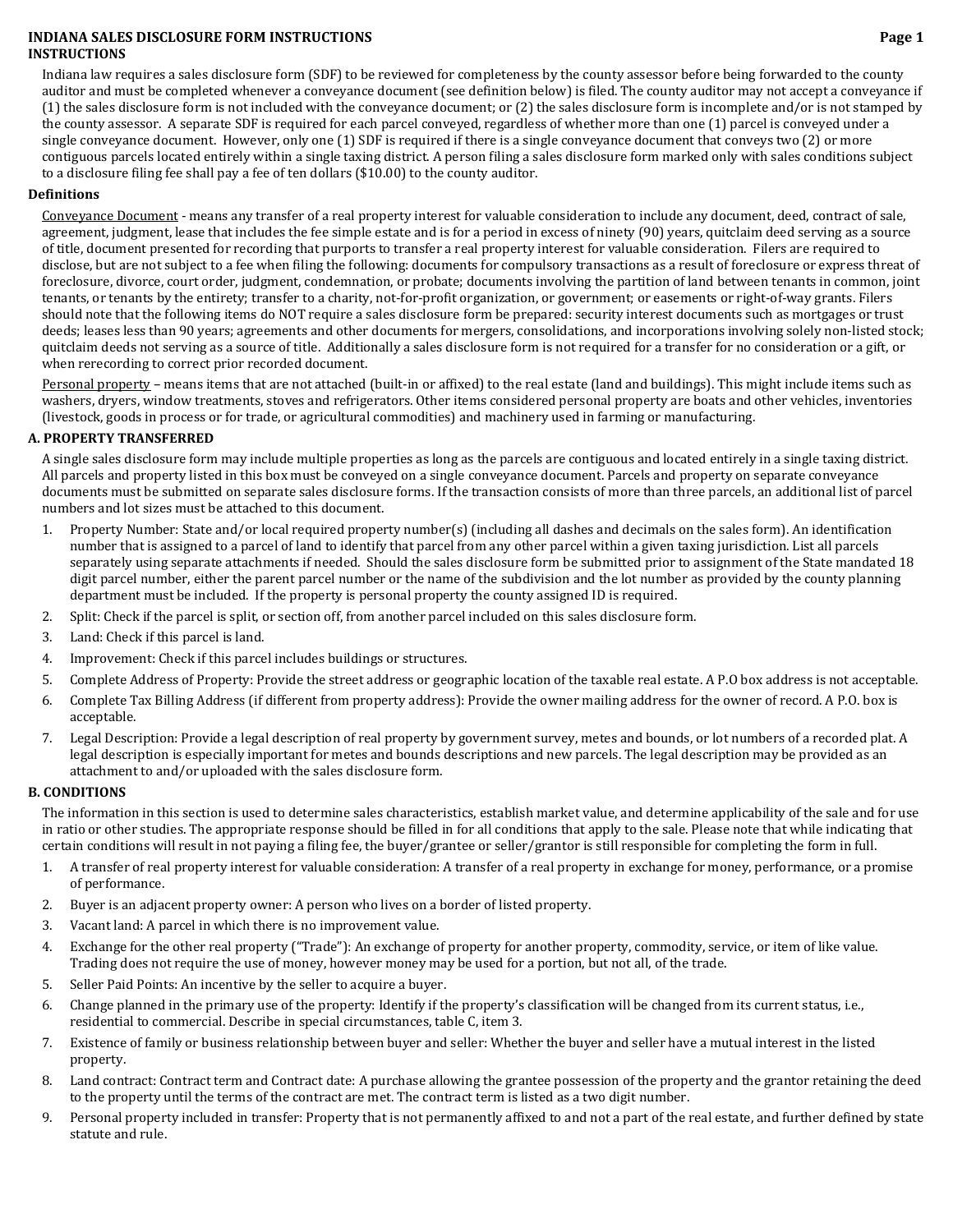- 10. Physical changes to property between March 1 and date of sale: A change from current property class status, changed to a different use, i.e., grocery store changing to bowling alley.
- 11. Partial interest: Individual not having 100% interest in said property. Provide a description in special circumstances in table C item 3.
- 12. Easements or right‐of‐way grants: Right held by one party of said property to use the land of another for a specific purpose.
- 13. Document for compulsory transactions as a result of foreclosure or express threat of foreclosure, divorce, court order, condemnation, or probate: Court ordered transaction.
- 14. Documents involving the partition of land between tenants in common, joint tenants, or tenants by the entirety: Split of property between two or more individuals who own inseparable interest in a parcel of real property.
- 15. Transfer to a charity, not‐for‐profit organization, or government entity: Identify if the property will be owned by a charity, not‐for‐profit organization or a government entity as a result of the transfer.

#### **C. SALES DATA**

The conveyance date and sales price of the property transfer is to be printed in the spaces provided. Any unusual or special conditions of the sale that may affect the sales price or terms of the sales agreement should also be described. With regard to personal property (see definitions below), the buyer or seller must enter an estimated value of the personal property included in the sale. Similarly, the buyer and seller must enter the amount of seller paid points as applicable.

- 1. Conveyance date: Date the conveyance document is signed. Effective date of the deed or document, or the date of the most recent signature on the conveyance document. This date determines what year the sale may be used for trending calculations and may also be referred to as the date of the sale.
- 2. Total number of parcels: Total number of parcels included on the conveyance document. Each should be listed separately in table A above. If there are more than two parcels involved in the transaction, additional parcel information must be included in an attachment to this form.
- 3. Describe any unusual or special circumstances related to this sale, including the specification of any less-than-complete ownership interest and terms of seller financing.
- 4. Is there a family or business relationship existing between buyer and seller? Do the buyer and seller have a mutual interest in said property? State the amount of any discount from market value.
- 5. Provide estimated value of personal property: This should be the amount of property not permanently affixed to said parcel. Refer to number 8 in section B.
- 6. State the price at which said property is actually sold.
- 7. Identify if the seller is financing the sale: If the answer is yes to this question, C. Sales Data, items 7‐13 must be completed.
- 8. If seller is financing, indicate whether the buyer/borrower personally liable for loan.
- 9. If seller is financing, identify if this is a mortgage loan.
- 10. If seller is financing, state the amount of loan being financed by the seller.
- 11. If seller is financing, state the interest rate shown as a percentage.
- 12. State the amount in points, if applicable. Principal amount deducted.
- 13. If seller is financing, state the amortization period or the time needed to repay a loan on said property.

## **D. PREPARER**

The individual preparing the sales disclosure form is to provide full name, title, company, full address, telephone number, and email. The contact information provided is used by county officials to validate the sale and must be valid for at least 30 days following the filing of the sales disclosure form. Telephone number and email are requested in order for the assessor to validate the sale. Telephone numbers provided are retained as confidential.

## **E. SELLER(S)/GRANTOR(S)**

 $Seller(s)/grantor(s)$  are to provide the full name, address, telephone number, and email for seller(s) or entity as applicable. The contact information provided is used by county officials to validate the sale and must be valid for at least 30 days following the filing of the sales disclosure form. If there are more than two individuals or entities involved in the transaction, additional ownership information must be included in an attachment to this form. Telephone number and email are requested in order for the assessor to validate the sale. Telephone numbers provided are retained as confidential. Seller(s)/grantor(s) are required to sign certifying that the sales disclosure is true, correct and complete as required by law, and is prepared in accordance with IC 6‐1.1‐5.5.

The buyer/grantee, seller/grantor or their representatives must sign one (1) sales disclosure form, or if the parties do not agree on the information to be included on the completed form, each party must sign and file a separate form. For conveyance transactions that involve more than two (2) parties, it is sufficient for one (1) transferor and one (1) transferee to sign the SDF. If anyone other than the buyer/seller or an attorney of the buyer/seller is signing the form, a properly executed Power of Attorney must be completed and attached. A person who knowingly and intentionally falsifies value of transferred real property, or omits or falsifies any information required to be provided in the sales disclosure form commits a Class C felony.

# **F. BUYER(S)/GRANTEE(S) – APPLICATION FOR DEDUCTIONS AND CREDITS**

Buyer(s)/grantee(s) are to provide the full name, address, telephone number, and email for buyer(s) or entity as applicable. The contact information provided is used by county officials to validate the sale and must be valid for at least 30 days following the filing of the sales disclosure form. If there are more than two individuals or entities involved in the transaction, additional ownership information must be included in an attachment to this form. Telephone number and email are requested in order for the assessor to validate the sale. Telephone numbers provided are retained as confidential. The buyer/grantee must also indicate whether the property will be used as a residential primary residence. Buyer(s)/grantee(s) are required to sign certifying that the sales disclosure is true, correct and complete as required by law, and is prepared in accordance with IC 6‐1.1‐5.5. The sales disclosure form may be used to apply for the homestead standard deduction for this property. Individuals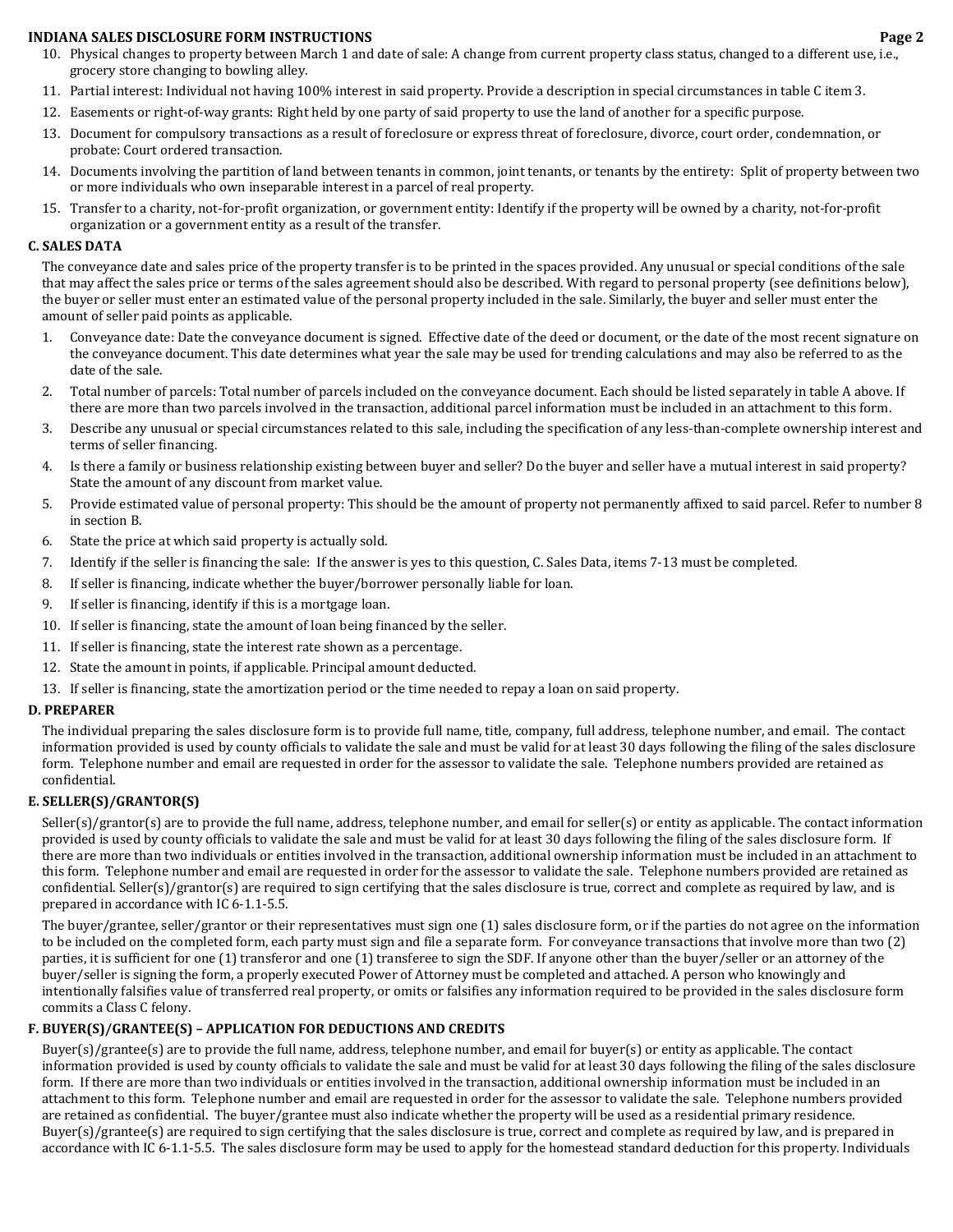filing for the homestead standard deduction must provide their full legal name (as it appears in the records of the Social Security Administration), the last 5 digits of the driver's license (or state identification) number, and last five digits of their social security number. In addition, a married individual must also provide their spouse's legal name (as it appears in the records of the Social Security Administration), last 5 digits of the driver's license (or state identification) number, and last five digits of the spouse's Social Security number. In the event that these numbers are not available, the individual may use a federal identification number such as the Permanent Resident Card ("A") number. This information is kept confidential to the extent possible under Indiana law. Failure to provide this information may result in the inability of the individual to receive the deduction.

## When an individual becomes ineligible to receive a standard deduction they must notify the county auditor of the fact within 60 days of the date they first lose their eligibility. Failure to do so may result in substantial financial penalties, including the repayment of up to **three years of unpaid taxes and a 10% penalty on taxes owed.**

The sales disclosure form may also be used to reapply for items 4‐7 below to the extent that they already exist on this property, and state form 18865, Statement For Deduction Of Assessed Valuation (Attributed To Solar Energy System / Wind, Geothermal or Hydroelectric Power Device), is on file at the county auditor. The buyer(s) must identify all that apply to the property included on the sales disclosure. In addition, these deductions may require additional certification from the Indiana Department of Environmental Management; therefore, the buyer should work with the county auditor's office to determine what is needed to receive these benefits.

- 1. State if this property will not be the buyer's primary residence. Provide complete address of primary residence, including the county of the residence.
- 2. State if the buyer has a homestead that will be vacated for this residence. If yes, provide complete address of the residence to be vacated, including the county of the residence.
- 3. Homestead includes homestead standard deduction and supplemental homestead deduction. If selected the property is eligible for both the standard and supplemental deductions using the sales disclosure form.
- 4. Solar Energy Heating/Cooling System state if this property has a solar energy heating/cooling system.
- 5. Wind Power Device state if this property has a wind power device.
- 6. Hydroelectric Power Device state if this property has a hydroelectric power device (state form 18865 must be on file).
- 7. Geothermal Energy Heating/Cooling Device Deductions state if this property has a geothermal energy heating/cooling device (state form 18865 must be on file).
- 8. Is this property a residential rental property? Identify if this property will be used as a rental property.
- 9. Would you like to receive tax statements for this property via e-mail? Under HEA 1344-2009, a county may elect to offer taxpayers the option to receive property tax bills electronically. In these counties a property owner may file with either the county treasurer or county auditor to receive electronic statements. If a taxpayer elects to receive electronic statements, the choice remains in effect until the taxpayer changes email addresses, or requests otherwise. Only one electronic statement can be sent per property; therefore, the person or entity exercising the option must designate a single individual to receive the statement. If an individual requests electronic statements in a county that does not offer them, the e-mail address will be held until such time as the county chooses to adopt the option. If a taxpayer chooses to change this preference, State Form 53954 (Authorization for Receipt of Electronic Property Tax Statements) must be filed.

# You may also be eligible for other credits or deductions for which separate application may be required.

The buyer/grantee, seller/grantor or their representatives must sign one (1) sales disclosure form, or if the parties do not agree on the information to be included on the completed form, each party must sign and file a separate form. For conveyance transactions that involve more than two (2) parties, it is sufficient for one (1) transferor and one (1) transferee to sign the SDF. If anyone other than the buyer/seller or an attorney of the buyer/seller is signing the form, a properly executed Power of Attorney must be completed and attached. A person who knowingly and intentionally falsifies value of transferred real property, or omits or falsifies any information required to be provided in the sales disclosure form commits a Class C felony.

## **PART 2 – COUNTY ASSESSOR**

The county assessor must verify and complete items 1 through 14 and stamp the sales disclosure form before sending to the auditor. The county assessor is responsible for verifying the following information specific to each parcel included in the sales disclosure form:

- 1. Parcel ID. The parcel ID for the parcels covered on the sales disclosure form must be verified as correct and valid.
- 2. AV Land. The most recent assessed value of the land for each parcel.
- 3. AV Improvement. The most recent assessed value of improvement(s) for each parcel.
- 4. Value of Personal Property. The most recent assessed value of the personal property identified for this parcel, or an estimated value for the personal property identified as determined by the county assessor.
- 5. AV Total. The most recent total assessed value for each parcel.
- 6. Property Class Code. The property class code maintained within the computer assisted mass appraisal system.
- 7. Neighborhood Code. The neighborhood code maintained within the computer assisted mass appraisal system.
- 8. Valid state assigned tax district.
- 9. Acreage. Lot sizes must be converted to numeric acreage.

Additionally the following information must be provided for the sales disclosure form:

- 10. Identify physical changes to property between March 1 and date of sale. The county assessor is responsible for determining whether or not significant physical changes have been made to the property between March 1 and the date of sale (conveyance date).
- 11. Is form completed? The county assessor has verified form has been properly completed.
- 12. Sales fee required? The county assessor should indicate if county auditor should collect a sales disclosure filing fee. The sales disclosure fee is not required for table B items 13‐15.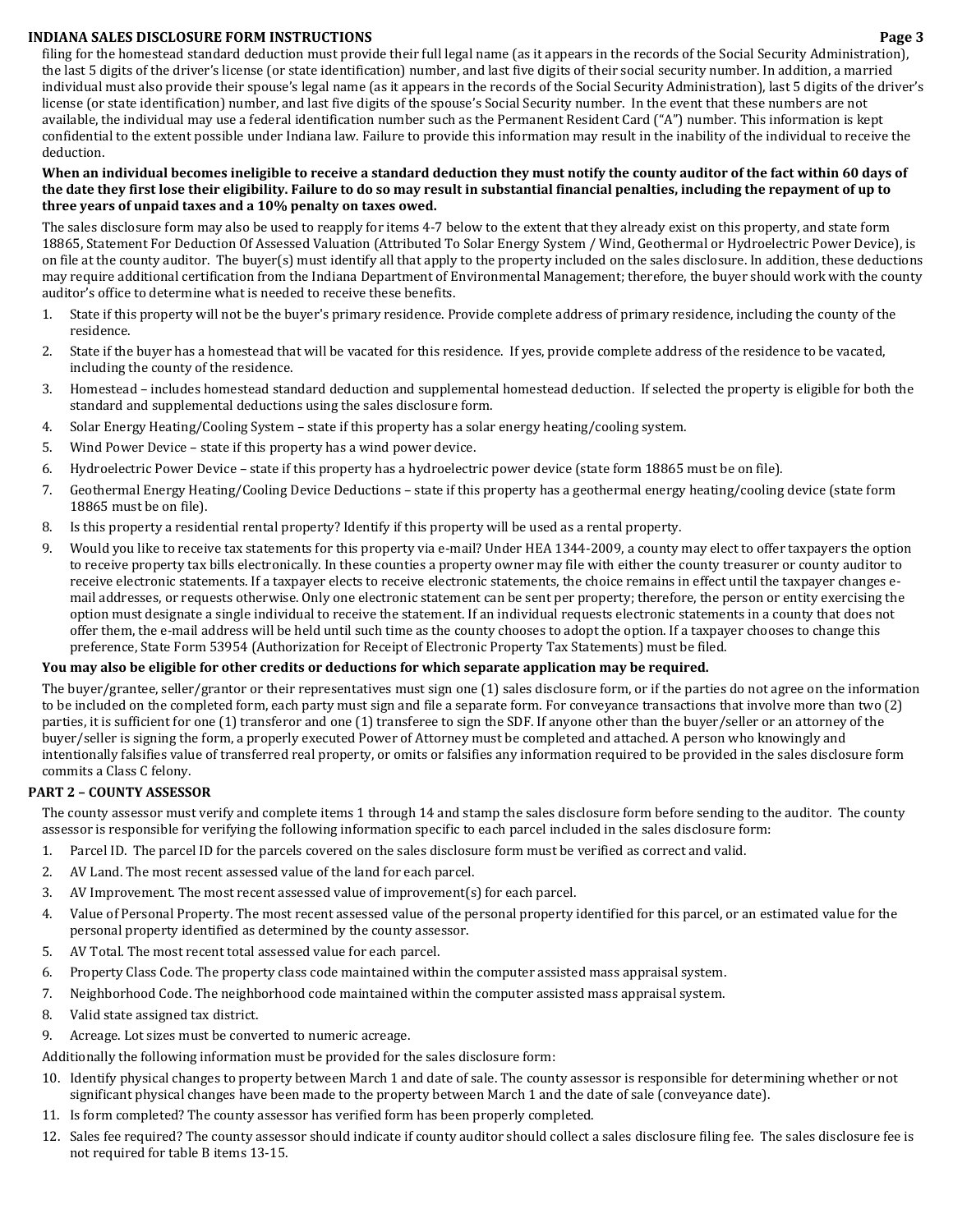- 13. Date of sale. The county assessor indicates date of sale (the conveyance date) for use in statistical analysis and ratio study calculations.
- 14. Date form received. Date county assessor received sales disclosure form.

Items 15 through 18 are to be completed by the county assessor **when validating this sale**. Processing the form to the auditor is not contingent on validation of the sale.

- 15. If applicable, identify any additional special circumstances relating to validation of sale.
- 16. County assessor indicates if the sale is valid for use in trending.
- 17. County assessor indicates the sale validation process is complete.
- 18. Signature or initials of individual validating the sale.

The county assessor and/or other assessing officials are responsible for verifying the sale as well. Verification of sales disclosure date is required prior to submitting sales data to the DLGF. To streamline and expedite the verification of a sale, it is strongly recommended that the county assessor verify each sale within 30 days of receipt of the SDF, as the assessor may find that the buyer and/or seller may not be located at the address provided on the form.

Sales disclosure forms provided in response to public records requests may not include telephone numbers.

## **PART 3 – COUNTY AUDITOR**

The county auditor is responsible for correctly collecting the filing fee for all non-exempt sales transactions as well as ensuring that all parties to the conveyance have completed and signed the form as required. The county auditor may not accept the sales disclosure statement if (1) the buyer or seller fails to completely fill out their designated portions of the form; (2) the sales disclosure form is not included with the conveyance document; or (3) the sales disclosure form is incomplete and/or is not stamped by the county assessor. If the buyer or seller fails to completely fill out their designated portion of the form, the county auditor may not accept the conveyance document. The county auditor must also confirm the date the property was duly entered for transfer.

- 1. Disclosure fee amount collected: Enter the amount of the disclosure fee collected by the county auditor.
- 2. Other local fee: Enter the amount of other local fees collected for the transfer of the property. This amount should not include the sales disclosure fee as required by the state.
- 3. Total fee collected: Enter the total amount of the fee collected for this transaction. The amount should equal the sum of part 3 item 1 plus part 3 item 2.
- 4. Auditor receipt book number: Identify the receipt book number used for collection of the disclosure fee.
- 5. Date of transfer: Enter date entered in transfer book.
- 6. Is form completed? Check yes if the form is completed except for PART 2 ‐ COUNTY ASSESSOR, Items 15‐18, which may not be completed prior to submission to the auditor.
- 7. Is fee collected? Check yes if a sales disclosure fee has been collected for this sales disclosure form.
- 8. Attachments complete? Check yes if the attachments required to support this sales disclosure form have been provided and are complete. If there are no attachments, check yes.

The county auditor shall review each sales disclosure form and process any homestead credit or any of the deductions for which the SDF serves as an application under IC 6‐1.1‐12‐44 [solar energy heating/cooling system, wind power device, hydroelectric power device, geothermal energy heating/cooling device deductions] and IC 6-1.1-20.9-3.5 [homestead credit and standard deduction].

Sales disclosure forms provided in response to public records requests may not include telephone numbers.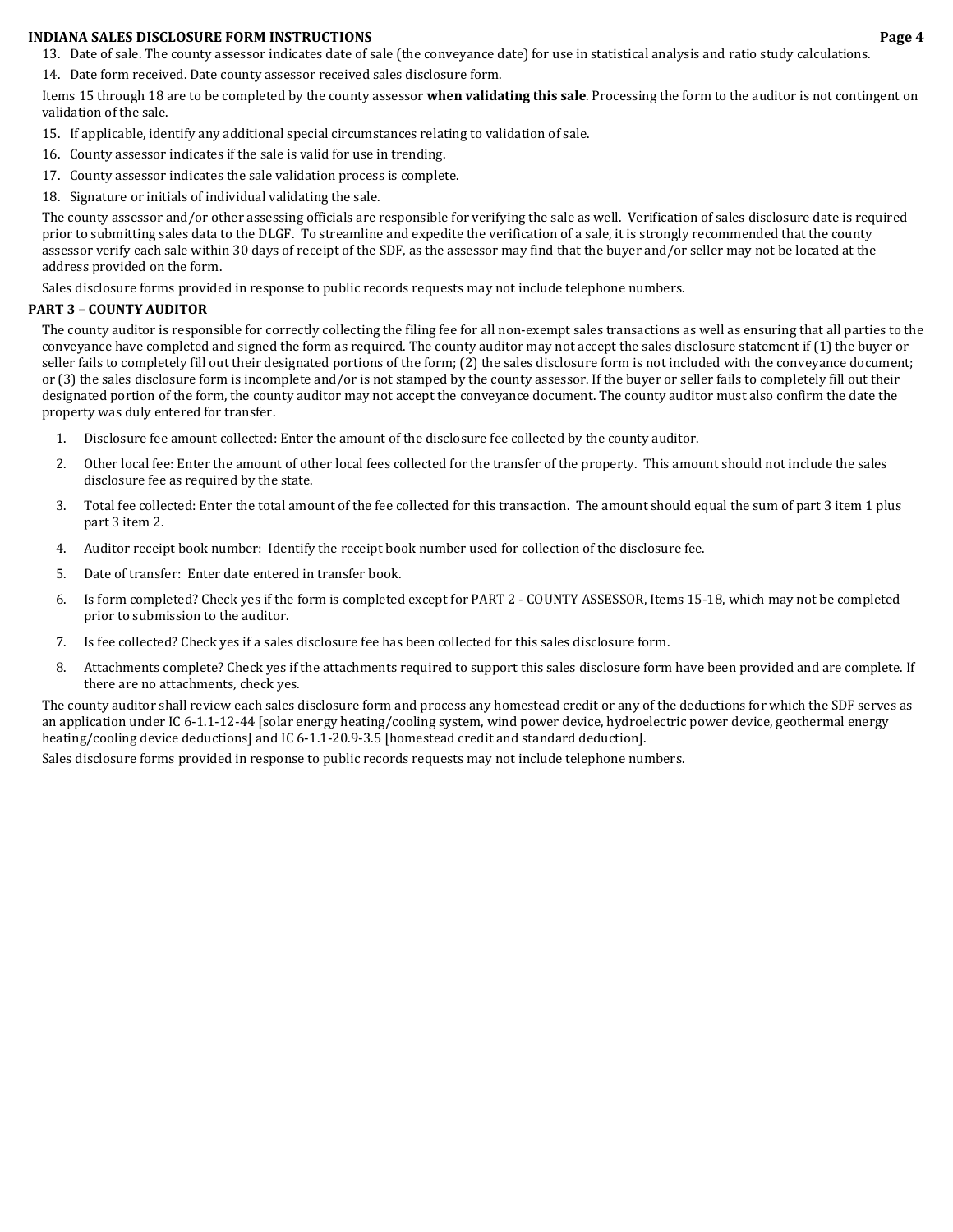#### **TABLE 1 – Deductions covered under the Sales Disclosure Form**

Listed below are certain deductions and credits that are available to lower property taxes in Indiana. Taxpayers may claim these benefits by filing an application with the Auditor in the County where the property is situated. The previous tax bill will facilitate filing, but it is not required.

Applications for deductions against real property must be filed during the year in which the deduction is sought to be effective for taxes payable in the following year. The filing deadline for deduction applications for mobile homes and manufactured homes that are not assessed as real property is the twelve months before March 31, unless noted below.

The deduction will appear on the tax bill the year following the assessment date. For additional information on these and other benefits, please consult Indiana Code §§ 6-1.1-12 and 6-1.1-20.9.

**Note:** The Sales Disclosure Form is not an application for the Homestead, or any other relevant deductions, for an annually assessed mobile or manufactured home.

| <b>DEDUCTION</b><br>(Indiana Code)                                                                                                                                  | <b>MAXIMUM AMOUNT</b><br>$**$                                                                                                                                                                                                                                    | <b>ELIGIBILITY REQUIREMENTS</b>                                                                                                                                                                                                                                                                                                                                                                                                                                                                                                                                               | <b>APPLICATION FORM AND</b><br><b>VERIFICATION (PROOF)</b><br><b>REQUIRED</b>                                                                                                  | <b>RESTRICTIONS WHEN</b><br><b>COMBINING WITH OTHER</b><br>DEDUCTIONS**                                                                                                                                                                                                        |
|---------------------------------------------------------------------------------------------------------------------------------------------------------------------|------------------------------------------------------------------------------------------------------------------------------------------------------------------------------------------------------------------------------------------------------------------|-------------------------------------------------------------------------------------------------------------------------------------------------------------------------------------------------------------------------------------------------------------------------------------------------------------------------------------------------------------------------------------------------------------------------------------------------------------------------------------------------------------------------------------------------------------------------------|--------------------------------------------------------------------------------------------------------------------------------------------------------------------------------|--------------------------------------------------------------------------------------------------------------------------------------------------------------------------------------------------------------------------------------------------------------------------------|
|                                                                                                                                                                     |                                                                                                                                                                                                                                                                  | 1) Residential real property improvements (including a house or garage) located in<br>Indiana that an individual uses as the individual's principal residence, including a<br>mobile or manufactured home not assessed as real property;                                                                                                                                                                                                                                                                                                                                      |                                                                                                                                                                                |                                                                                                                                                                                                                                                                                |
| Homestead Standard<br>Deduction<br>$(6-1.1-12-37)$                                                                                                                  | The lesser of:<br>$(1)$ sixty-percent<br>$(60\%)$ of the<br>assessed value of the<br>real property, or<br>(2) forty five<br>thousand dollars                                                                                                                     | 2) On the assessment date (March 1, or in the case of a mobile home that is assessed as<br>personal property, the immediately following January 15) or any date in the same year<br>after an assessment date, the individual or entity owns; is buying under a contract that<br>provides that the individual is to pay the property taxes; is entitled to occupy as a<br>tenant stockholder of a cooperative housing corporation; or is an individual as<br>described in IC 6-1.1-12-17.9 and the residence is owned by a trust as described in IC<br>$6 - 1.1 - 12 - 17.9$ ; | Sales Disclosure Form 46021 or<br>DLGF Form HC10 (State Form<br>5473). One form filed for both the<br>Homestead Standard Deduction<br>and Supplemental Homestead<br>Deduction. |                                                                                                                                                                                                                                                                                |
|                                                                                                                                                                     | (\$45,000).                                                                                                                                                                                                                                                      | 3) Consists of dwelling and real estate not to exceed one acre surrounding the dwelling;                                                                                                                                                                                                                                                                                                                                                                                                                                                                                      |                                                                                                                                                                                |                                                                                                                                                                                                                                                                                |
|                                                                                                                                                                     |                                                                                                                                                                                                                                                                  | 4) One standard deduction per married couple or individual.<br>Note: Homestead does not include property owned by a corporation, partnership, limited<br>liability company, or entity not described in IC 6-1.1-12-37.                                                                                                                                                                                                                                                                                                                                                        |                                                                                                                                                                                |                                                                                                                                                                                                                                                                                |
|                                                                                                                                                                     | Equal to the Sum of<br>the Following:                                                                                                                                                                                                                            |                                                                                                                                                                                                                                                                                                                                                                                                                                                                                                                                                                               |                                                                                                                                                                                |                                                                                                                                                                                                                                                                                |
| Supplemental Homestead<br>Deduction<br>(Effective on January 1,<br>2009 and applies to<br>property taxes first due<br>in 2009 and thereafter.)<br>$(6-1.1-12-37.5)$ | (1) thirty-five<br>percent (35%) of the<br>assessed value that is<br>less than six hundred<br>thousand dollars<br>(\$600,000).<br>(2) twenty-five<br>percent (25%) of the<br>assessed value that is<br>more than six<br>hundred thousand<br>dollars (\$600,000). | An individual who is entitled to a homestead standard deduction from the assessed value<br>of property under IC 6-1.1-12-37 also is entitled to receive a supplemental homestead<br>deduction from the assessed value of the homestead to which the standard deduction<br>applies after the application of the standard deduction but before the application of any<br>other deduction, exemption, or credit for which the individual is eligible.                                                                                                                            | Sales Disclosure Form 46021 or<br>DLGF Form HC10 (State Form<br>5473). One form filed for both the<br>Homestead Standard Deduction<br>and Supplemental Homestead<br>Deduction. | This deduction must not be<br>considered in applying the<br>limits in IC 6-1.1-12-40.5,<br>which states that the sum of<br>the deductions provided to<br>an annually assessed mobile<br>home or manufactured home<br>may not exceed one-half<br>$(1/2)$ of its assessed value. |

\* Any unused portion after application to residence property applies next to personal property and lastly as Excise Tax Credit on either motor vehicle excise tax (IC 6‐6‐5‐5) or aircraft license tax (IC 6‐6‐6.5).

\*\* The sum of the deductions provided to a mobile home or to a manufactured home that is not assessed as real property may not exceed one‐half (1/2) of the assessed value of the mobile home or manufactured home. (IC 6-1.1-12-40.5)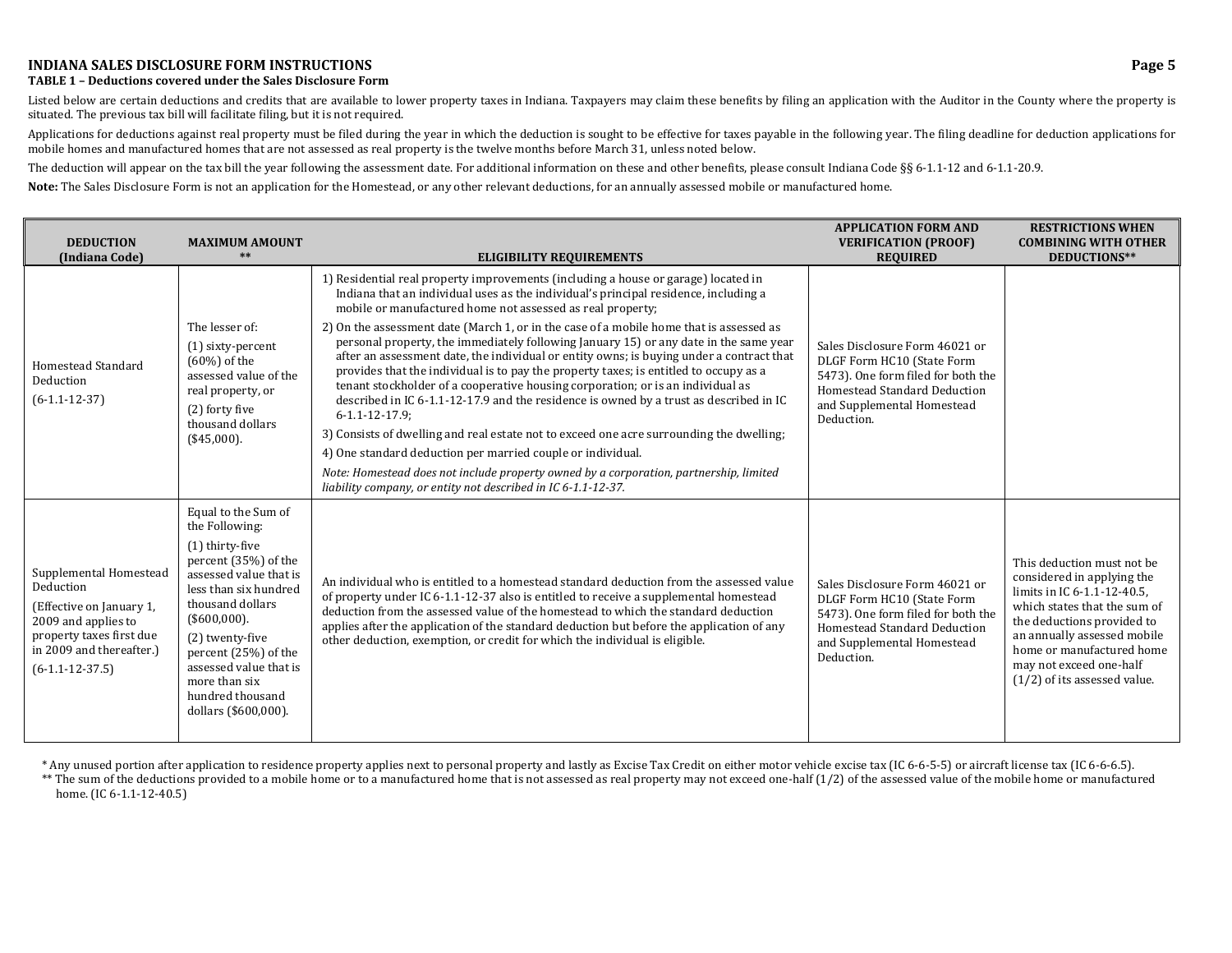| <b>INDIANA SALES DISCLOSURE FORM INSTRUCTIONS</b><br>Page 6                                                                                                                                                            |                                                                                                                                                            |                                                                                                                                                                                                                                                                                                                                                                                                                                                                                                                                                                                                                                                                                                                                                                    |                                                                                                                                                                                                                                                                                                                                                                                                                                                                                                                                                                                                                                                                                                                                                                  |                                                                                                                        |  |  |  |
|------------------------------------------------------------------------------------------------------------------------------------------------------------------------------------------------------------------------|------------------------------------------------------------------------------------------------------------------------------------------------------------|--------------------------------------------------------------------------------------------------------------------------------------------------------------------------------------------------------------------------------------------------------------------------------------------------------------------------------------------------------------------------------------------------------------------------------------------------------------------------------------------------------------------------------------------------------------------------------------------------------------------------------------------------------------------------------------------------------------------------------------------------------------------|------------------------------------------------------------------------------------------------------------------------------------------------------------------------------------------------------------------------------------------------------------------------------------------------------------------------------------------------------------------------------------------------------------------------------------------------------------------------------------------------------------------------------------------------------------------------------------------------------------------------------------------------------------------------------------------------------------------------------------------------------------------|------------------------------------------------------------------------------------------------------------------------|--|--|--|
| <b>DEDUCTION</b><br>(Indiana Code)                                                                                                                                                                                     | <b>MAXIMUM AMOUNT</b><br>***                                                                                                                               | <b>APPLICATION FORM AND</b><br><b>ELIGIBILITY REQUIREMENTS</b><br><b>VERIFICATION (PROOF)</b><br><b>REQUIRED</b>                                                                                                                                                                                                                                                                                                                                                                                                                                                                                                                                                                                                                                                   |                                                                                                                                                                                                                                                                                                                                                                                                                                                                                                                                                                                                                                                                                                                                                                  | <b>RESTRICTIONS WHEN</b><br><b>COMBINING WITH OTHER</b><br>DEDUCTIONS**                                                |  |  |  |
| Solar Energy Heating or<br><b>Cooling Systems</b><br>$(6-1.1-12-26)$<br><b>Wind Power Device</b><br>$(6-1.1-12-29)$<br>Hydroelectric Power<br>Device<br>$(6-1.1-12-33)$<br><b>Geothermal Device</b><br>$(6-1.1-12-34)$ | Deduction equals the<br>out-of-pocket<br>expenses if subject to<br>assessment and<br>taxation.<br>Deduction equals the<br>assessed value of the<br>device. | 1) Person must own or be buying on contract the real property or mobile or<br>manufactured home not assessed as real property on the date the application is filed;<br>2) Real property or mobile home not assessed as real property is equipped with a solar<br>energy system, wind power device, hydroelectric power device, or geothermal energy<br>heating or cooling device;<br>3) With respect to real property, file during the year for which the person desires to<br>obtain the deduction, and with respect to mobile home which is not assessed as real<br>property file during the twelve months before March 31 of each year for which the<br>deduction is sought (if mailed the mailing must be postmarked on or before the last day<br>for filing). | <b>Solar:</b> Sales Disclosure Form<br>46021 or State Form 18865<br><b>Wind: Sales Disclosure Form</b><br>46021 or State Form 18865<br><b>Hydroelectric:</b> Sales Disclosure<br>Form 46021 or State Form<br>18865; and<br>Indiana Department of<br><b>Environmental Management</b><br>(IDEM) certification, which may<br>be obtained by mailing copy of<br>State Form to IDEM, 100 N.<br>Senate Ave., Indianapolis, IN<br>46204<br><b>Geothermal:</b> Sales Disclosure<br>Form 46021 or State Form 18865<br>Indiana Department of<br><b>Environmental Management</b><br>(IDEM) certification. which may<br>be obtained by mailing copy of<br>State Form to IDEM, 100 N.<br>Senate Ave., Office of Water<br>Quality, 65-40 Geothermal,<br>Indianapolis, IN 46204 | PARTIALLY - These<br>deductions may be claimed<br>with all other deductions<br><b>EXCEPT</b> the Over 65<br>Deduction. |  |  |  |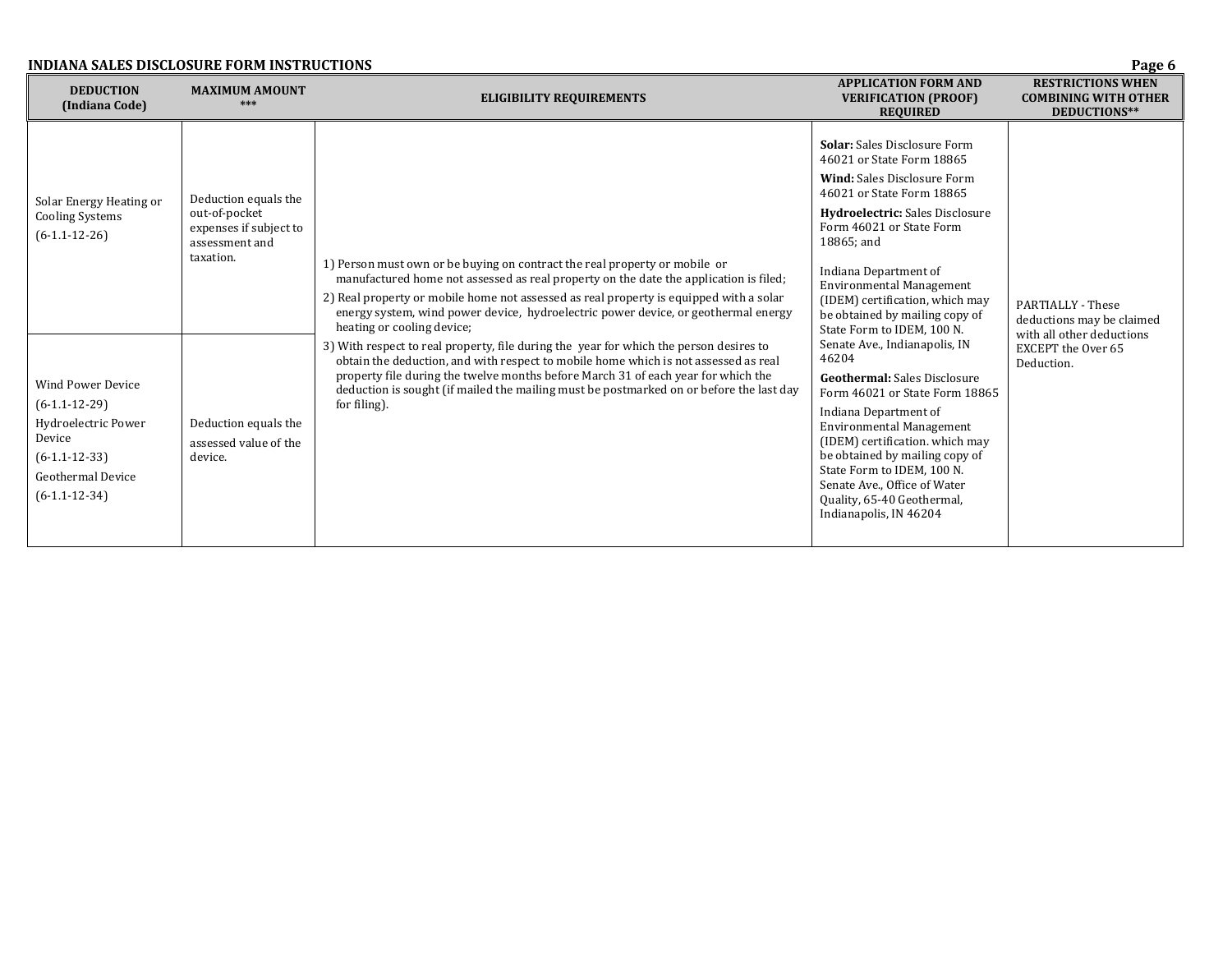#### **TABLE 2 – Other Deductions NOT covered under the Sales Disclosure Form**

Listed below are certain deductions and credits that are available to lower property taxes in Indiana. Taxpayers may claim these benefits by filing an application with the Auditor in the County where the property is situated. The mortgage deduction application also may be filed with the Recorder in the County where the property is situated. The previous tax bill will facilitate filing, but it is not required.

Applications for deductions against real property must be filed during the year in which the deduction is sought to be effective for taxes payable in the following year. The filing deadline for deduction applications for mobile homes and manufactured homes that are not assessed as real property is the twelve months before March 31, unless noted below.

The deduction will appear on the tax bill the year following the assessment date. For additional information on these and other benefits, please consult Indiana Code §§ 6-1.1-12 and 6-1.1-20.9.

**Note:** The Sales Disclosure Form is not an application for the Homestead, or any other relevant deductions, for an annually assessed mobile or manufactured home.

| <b>DEDUCTION</b><br>(Indiana Code) | <b>MAXIMUM AMOUNT</b><br>$***$                                                                                                                                                                     | <b>ELIGIBILITY REQUIREMENTS</b>                                                                                                                                                                                                                                                                                                                                                                                                                                                                                                                                                                                                                                                                                                                                                                                                                                                                                                                                                                                                                   | <b>APPLICATION FORM AND</b><br><b>VERIFICATION (PROOF)</b><br><b>REQUIRED</b>                                                                                                                                                                | <b>RESTRICTIONS WHEN</b><br><b>COMBINING WITH OTHER</b><br>DEDUCTIONS** |
|------------------------------------|----------------------------------------------------------------------------------------------------------------------------------------------------------------------------------------------------|---------------------------------------------------------------------------------------------------------------------------------------------------------------------------------------------------------------------------------------------------------------------------------------------------------------------------------------------------------------------------------------------------------------------------------------------------------------------------------------------------------------------------------------------------------------------------------------------------------------------------------------------------------------------------------------------------------------------------------------------------------------------------------------------------------------------------------------------------------------------------------------------------------------------------------------------------------------------------------------------------------------------------------------------------|----------------------------------------------------------------------------------------------------------------------------------------------------------------------------------------------------------------------------------------------|-------------------------------------------------------------------------|
| Mortgage<br>$(6-1.1-12-1)$         | The lesser of:<br>$(1)$ \$3,000;<br>$(2)$ amount of<br>mortgage or contract<br>indebtedness on<br>assessment date of<br>that year; or<br>$(3)$ one half $(1/2)$ of<br>the total assessed<br>value. | 1) Person must be resident of Indiana;<br>2) Person must own of be buying on contract the real property or mobile or manufactured<br>home not assessed as real property on the date the application is filed;<br>3) Property located in Indiana;<br>4) Person owes a debt secured by a mortgage or recorded contract on the real property or<br>mobile or manufactured home not assessed as real property, which provides that the<br>contract buyer is to pay the property taxes;<br>5) With respect to real property, file during the year for which the person desires to<br>obtain the deduction, and with respect to mobile or manufactured homes not assessed<br>as real property, file during the twelve months before March 31 of each year for which<br>the deduction is sought (if mailed the mailing must be postmarked on or before the last<br>day for filing);<br>6) Contract buyer must submit copy of memorandum of the recorded contract, containing<br>a legal description with the first statement filed under this deduction. | State Form 43709<br>Applications may be filed with<br>either the Auditor or Recorder in<br>the County where the property is<br>situated.<br><b>Note:</b> A new application must be<br>filed whenever a loan on real<br>estate is refinanced. | None                                                                    |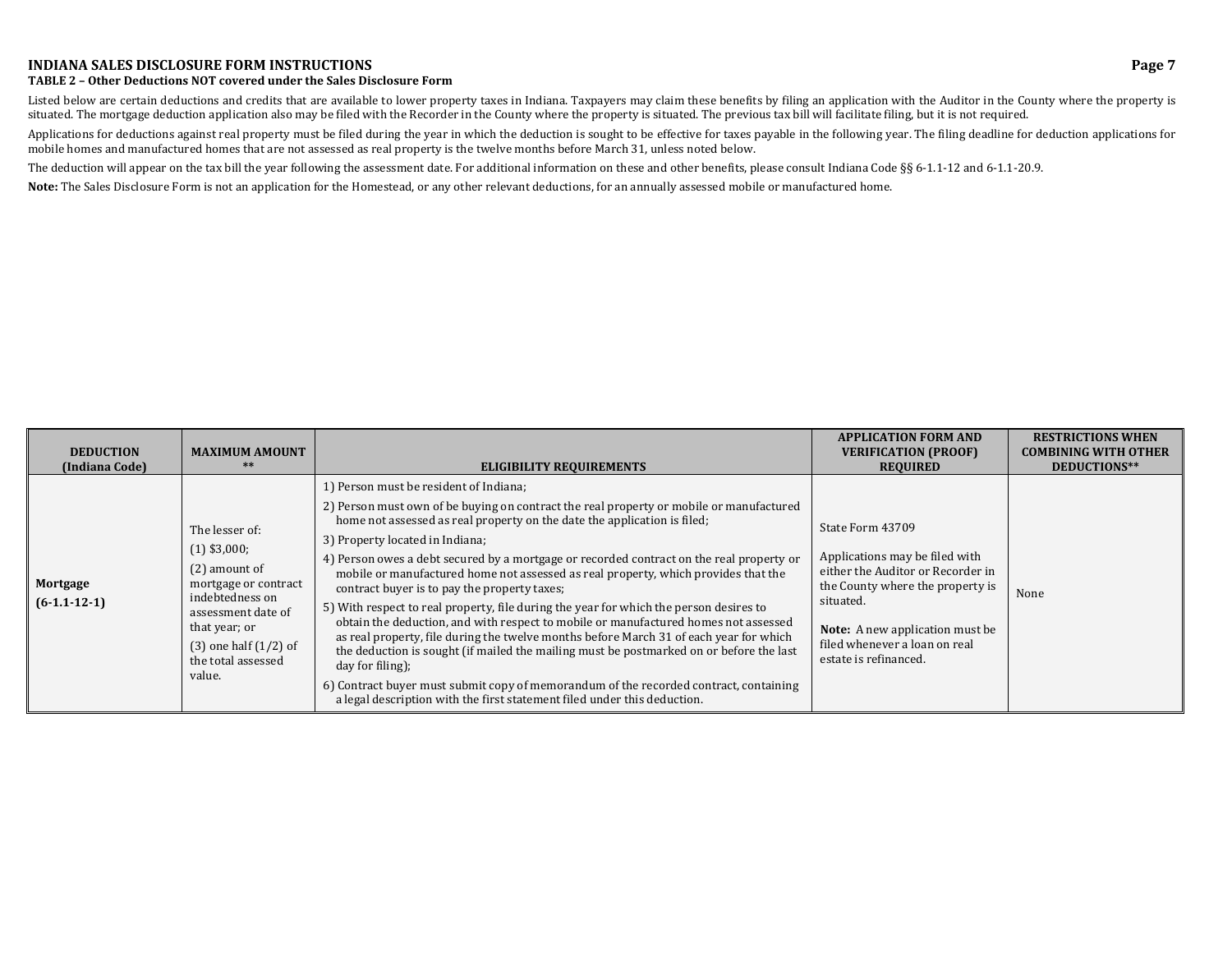#### **INDIANA SALES DISCLOSURE FORM**

| INDIANA SALES DISCLOSURE FORM INSTRUCTIONS<br>Page 8    |                                                                                                                                                                |                                                                                                                                                                                                                                                                                                                                                                                                                                                                                                                                                                                                                                                                                                                                                                                                                                                                                                                                                                                                                                                                                                                                                                                                                                                                                                                                                                     |                                                                                                                                                                                          |                                                                                                                               |
|---------------------------------------------------------|----------------------------------------------------------------------------------------------------------------------------------------------------------------|---------------------------------------------------------------------------------------------------------------------------------------------------------------------------------------------------------------------------------------------------------------------------------------------------------------------------------------------------------------------------------------------------------------------------------------------------------------------------------------------------------------------------------------------------------------------------------------------------------------------------------------------------------------------------------------------------------------------------------------------------------------------------------------------------------------------------------------------------------------------------------------------------------------------------------------------------------------------------------------------------------------------------------------------------------------------------------------------------------------------------------------------------------------------------------------------------------------------------------------------------------------------------------------------------------------------------------------------------------------------|------------------------------------------------------------------------------------------------------------------------------------------------------------------------------------------|-------------------------------------------------------------------------------------------------------------------------------|
| <b>DEDUCTION</b><br>(Indiana Code)                      | <b>MAXIMUM AMOUNT</b>                                                                                                                                          | <b>ELIGIBILITY REQUIREMENTS</b>                                                                                                                                                                                                                                                                                                                                                                                                                                                                                                                                                                                                                                                                                                                                                                                                                                                                                                                                                                                                                                                                                                                                                                                                                                                                                                                                     | <b>APPLICATION FORM AND</b><br><b>VERIFICATION (PROOF)</b><br><b>REQUIRED</b>                                                                                                            | <b>RESTRICTIONS WHEN</b><br><b>COMBINING WITH OTHER</b><br>DEDUCTIONS**                                                       |
| <b>Over 65</b><br>$(6.1.1 - 12 - 9)$                    | \$12,480<br><b>Note:</b> If all joint<br>tenants or tenants in<br>common are not at<br>least 65 years of age,<br>the deduction<br>allowed shall be<br>reduced. | 1) Individual must own or be buying on contract the real property or mobile or<br>manufactured home not assessed as real property on the date the application is filed;<br>2) Individual is at least 65 by December 31 of the year preceding the year in which the<br>deduction is claimed;<br>3) Individual resides on the real property or mobile home or manufactured home;<br>4) Combined adjusted gross income not exceeding \$25,000;<br>5) Individual has owned the real property or mobile home or manufactured home for at<br>least one (1) year before claiming the deduction;<br>6) Assessed property value not exceeding \$182,430;<br>7) Surviving, un-remarried spouse at least 60 years of age if deceased was 65 at the time<br>of death;<br>8) Individual may not be denied the deduction because the individual is absent from the<br>real property or mobile home or manufactured home while in a nursing home or<br>hospital.                                                                                                                                                                                                                                                                                                                                                                                                                   | State Form 43708<br>Internal Revenue Service Form<br>1040 for the previous calendar<br>year.<br>This requirement includes<br>submitting the 1040 for the<br>applicant and all co-owners. | PARTIALLY - May not claim<br>any deductions other than<br>the Mortgage and the<br>Homestead Deductions.                       |
| <b>Blind</b><br>$(6-1.1-12-11;12)$                      | \$12,480                                                                                                                                                       | 1) Individual is blind as defined in IC $12-7-2-21(1)$ ;<br>2) The real property or mobile or manufactured home is principally used and occupied by<br>the individual as the individual's residence;<br>3) Individual must own or be buying on contract the real property or mobile or<br>manufactured home not assessed as real property on the date the application is filed;<br>4) Individual's taxable gross income does not exceed \$17,000;<br>5) With respect to real property, file during the year for which the person desires to<br>obtain the deduction, and with respect to mobile or manufactured homes not assessed<br>as real property, file during the twelve months before March 31 of each year for which<br>the deduction is sought (if mailed the mailing must be postmarked on or before the last<br>day for filing).                                                                                                                                                                                                                                                                                                                                                                                                                                                                                                                         | State Form 43710<br><b>Proof of Blindness</b>                                                                                                                                            | <b>PARTIALLY - These</b><br>deductions may be claimed<br>with all other deductions<br><b>EXCEPT</b> the Over 65<br>Deduction. |
| Over 65 Circuit Breaker<br>Credit<br>$(6-1.1-20.6-8.5)$ | Tax liability minus<br>the product of tax for<br>preceding year<br>multiplied by 1.02.                                                                         | 1) Individual qualified for homestead standard deduction in preceding calendar year and<br>qualifies in current year;<br>2) For individual who files single return, adjusted gross income cannot exceed \$30,000,<br>for individual who files a joint return with spouse, adjusted gross income cannot exceed<br>\$40,000;<br>3) Homestead qualifies as a "qualified homestead property" for the calendar year and<br>filing requirements are met. ("Qualified homestead property" means the individual<br>who owns, is purchasing the homestead on contract or has beneficial interest in the<br>owner, is or will be at least 65 on or before December 31 of the calendar year<br>immediately preceding the calendar year in which the taxes are due, and the gross<br>assessed value of the homestead on the assessment date is less than \$160,000.)<br>4) With respect to real property, file during the year for which the person desires to<br>obtain the credit, and with respect to mobile or manufactured homes not assessed as<br>real property, file during the twelve months before March 31 of each year for which the<br>credit is sought (if mailed the mailing must be postmarked on or before the last day for<br>filing);<br>5) File in same manner as for 6-1.1-12-9 (over 65 deduction);<br>6) Applies to taxes first due and payable in 2009. | State Form 43708<br>Internal Revenue Service Form<br>1040 for the previous calendar<br>year for applicant and spouse.                                                                    | None                                                                                                                          |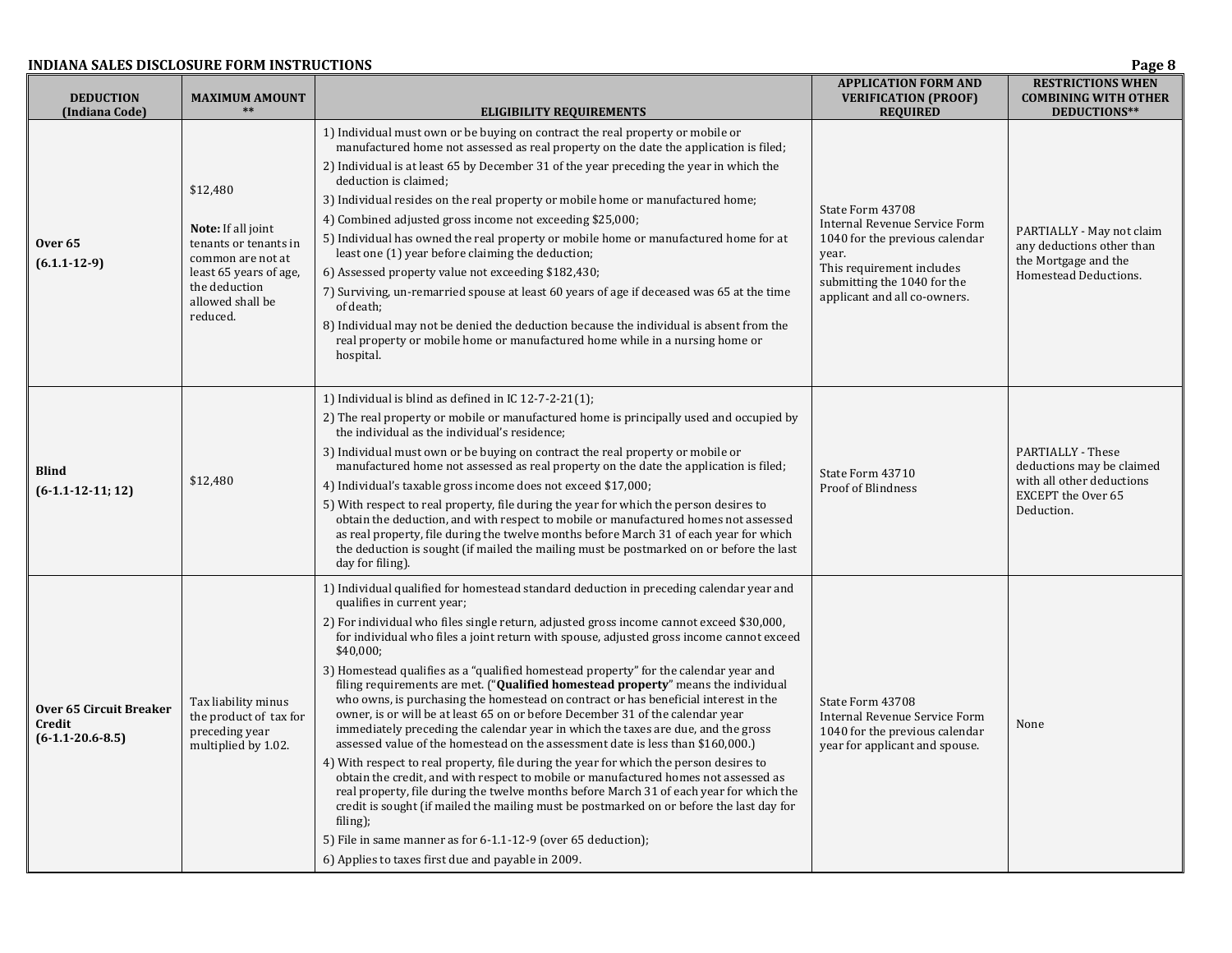| <b>DEDUCTION</b><br>(Indiana Code)                              | <b>MAXIMUM AMOUNT</b><br>$**$ | <b>ELIGIBILITY REQUIREMENTS</b>                                                                                                                                                                                                                                                                                                                                                                                                                                                                                                                                                                                                                                                                                                                                                                                                                                                                                                                                                                                                                                                                     | <b>APPLICATION FORM AND</b><br><b>VERIFICATION (PROOF)</b><br><b>REQUIRED</b>                                                                                                                                                                                                                                                                                                            | <b>RESTRICTIONS WHEN</b><br><b>COMBINING WITH OTHER</b><br>DEDUCTIONS**                                                                                         |
|-----------------------------------------------------------------|-------------------------------|-----------------------------------------------------------------------------------------------------------------------------------------------------------------------------------------------------------------------------------------------------------------------------------------------------------------------------------------------------------------------------------------------------------------------------------------------------------------------------------------------------------------------------------------------------------------------------------------------------------------------------------------------------------------------------------------------------------------------------------------------------------------------------------------------------------------------------------------------------------------------------------------------------------------------------------------------------------------------------------------------------------------------------------------------------------------------------------------------------|------------------------------------------------------------------------------------------------------------------------------------------------------------------------------------------------------------------------------------------------------------------------------------------------------------------------------------------------------------------------------------------|-----------------------------------------------------------------------------------------------------------------------------------------------------------------|
| <b>Disabled</b><br>$(6-1.1-12-11; 12)$                          | \$12,480                      | 1) An individual is "disabled" if he is unable to engage in any substantial gainful activity by<br>reason of a medically determinable physical or mental impairment, which can be<br>expected to result in death or has lasted or can be expected to last for a continuous<br>period of not less than 12 months;<br>2) The real property or mobile or manufactured home is principally used and occupied by<br>the individual as the individual's residence;<br>3) Individual must own or be buying on contract the real property or mobile or<br>manufactured home not assessed as real property on the date the application is filed;<br>4) Individual's taxable gross income does not exceed \$17,000;<br>5) With respect to real property, file during the year for which the person desires to<br>obtain the deduction, and with respect to mobile or manufactured homes not assessed<br>as real property, file during the twelve months before March 31 of each year for which<br>the deduction is sought (if mailed the mailing must be postmarked on or before the last<br>day for filing). | State Form 43710<br>Proof of Disability: proof that<br>applicant is eligible to receive<br>disability benefits under the<br>federal Social Security Act<br>constitutes proof for purposes of<br>this section; however, an<br>individual with a disability not so<br>covered must be examined by a<br>physician under the same<br>standards as used by Social<br>Security Administration. | <b>PARTIALLY - These</b><br>deductions may be claimed<br>with all other deductions<br><b>EXCEPT</b> the Over 65<br>Deduction.                                   |
| <b>Disabled Veteran</b><br>$(6-1.1-12-14; 15)$                  | $$12,480*$                    | 1) Individual must own or be buying on contract the real property or mobile or<br>manufactured home not assessed as real property on the date the application is filed;<br>2) Individual served in U.S. military service for at least 90 days and was honorably<br>discharged;<br>3) Individual is either totally disabled or at least age 62 with at least 10% disability;<br>4) Assessed value of individual's tangible property is not greater than \$143,160;<br>5) With respect to real property, file during the year for which the person desires to<br>obtain the deduction, and with respect to mobile or manufactured homes not assessed<br>as real property, file during the twelve months before March 31 of each year for which<br>the deduction is sought (if mailed the mailing must be postmarked on or before the last<br>day for filing);<br>6) Surviving spouse may apply if the individual would qualify if alive.                                                                                                                                                              | State Form 12662<br>Either VA Form 20-5455 Code 1<br>In Item #15; Pension Certificate;<br>Award of Compensation from VA<br>or DOD; or Certificate of<br>eligibility from IN Dept of VA.                                                                                                                                                                                                  | <b>PARTIALLY - These</b><br>deductions may be claimed<br>with all other deductions<br><b>EXCEPT</b> the Over 65<br>Deduction.                                   |
| <b>Veteran with Service</b><br>Connected<br>$(6-1.1-12-13; 15)$ | $$24,960*$                    | 1) Individual must own or be buying on contract the real property or mobile or<br>manufactured home not assessed as real property on the date the application is filed;<br>2) Individual received an honorable discharge after serving in U.S. military or naval forces<br>during any of its wars;<br>3) Individual has service connected disability of at least 10%;<br>4) With respect to real property, file during the year for which the person desires to<br>obtain the deduction, and with respect to mobile or manufactured homes not assessed<br>as real property, file during the twelve months before March 31 of each year for which<br>the deduction is sought (if mailed the mailing must be postmarked on or before the last<br>day for filing);<br>5) Surviving spouse may apply if the individual would qualify if alive.                                                                                                                                                                                                                                                          | State Form 12662<br>Either VA Form 20-5455 Code 2<br>In Item #15; Pension Certificate;<br>Award of Compensation from VA<br>or DOD; or Certificate of<br>eligibility from IN Dept of VA.                                                                                                                                                                                                  | PARTIALLY - This deduction<br>may be claimed with all other<br>deductions EXCEPT the Over<br>65 Deduction and Surviving<br>Spouse of WW I Veteran<br>Deduction. |

**9**